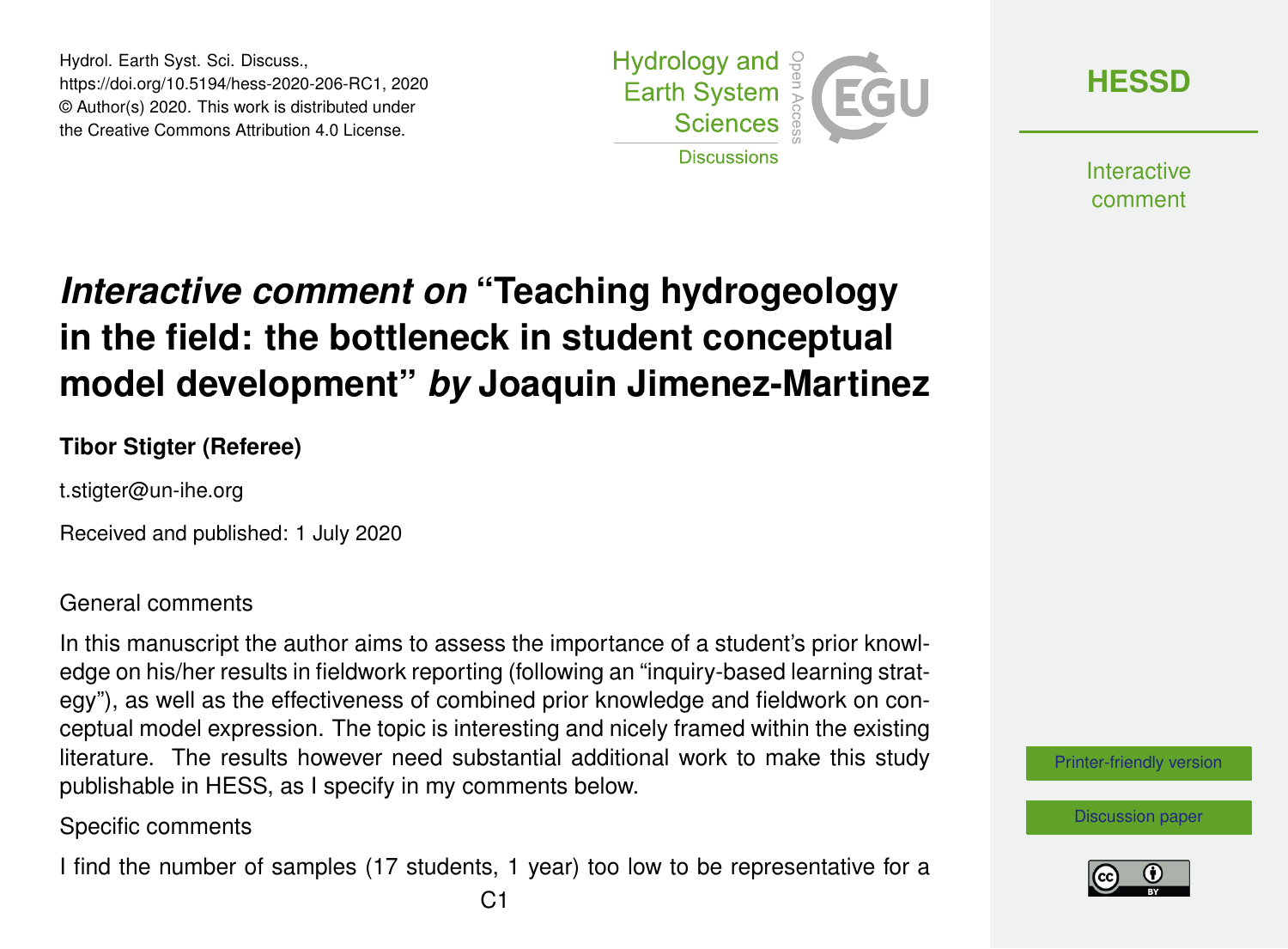statistical analysis. The author could quite easily include previous years to increase the number, and to reduce bias from including students from a single cohort. Especially when further divided in groups based on prior knowledge (PK) ranking, the regression analysis is done within groups of 11 and 6 students, which is clearly insufficient.

The way prior knowledge (PK) is assessed is also quite limited. It corresponds to the total number of followed courses out of the 14 courses selected that have a link to groundwater. In my opinion some of these courses, such as geology, hydrogeology and cartography, should have a much larger weight than for instance "forest and landscape", given their larger importance for conceptual model building. In addition, different ways of calculating this parameter and multiple ways of ranking (in two and three groups for instance, if a larger data set is used) should be tested to address uncertainty and evaluate the best approach. To give an example, in Table 1 student 8 has had only six courses and no geology, so I wonder if that student should not receive a low or intermediate PK rank. Student 15 has had more courses but also no geology. Student 10 has had five courses only, but they cover core subjects such as geology, hydrogeology, hydrology, hydraulics and GIS, which could allow that student to receive a high(er) PK rank. It is also not entirely clear if the Groundwater course (theory and modelling) corresponds to the Hydrogeology course. I assume not, as 16 out of 17 students followed hydrogeology, but only 76% followed the groundwater course. It is it not clear then why it is not part of the list of selected courses. In addition, why did only 76% follow the groundwater course? You could take this analysis a step further and integrate course marks into the analysis.

Inquiry-based learning (IBL) was quantitatively assessed from the written report on a scale of 0-6. It is not clear how/why this scale was used and if it simply corresponds to the report mark. It is not clear if all reports were assessed by the same person and what the degree of subjectivity was. More importantly, the fact that the students worked in groups (which is good practice) questions to what degree the reports were then really individual. The latter could partly explain the high average score and poor

## **[HESSD](https://www.hydrol-earth-syst-sci-discuss.net/)**

**Interactive** comment

[Printer-friendly version](https://www.hydrol-earth-syst-sci-discuss.net/hess-2020-206/hess-2020-206-RC1-print.pdf)

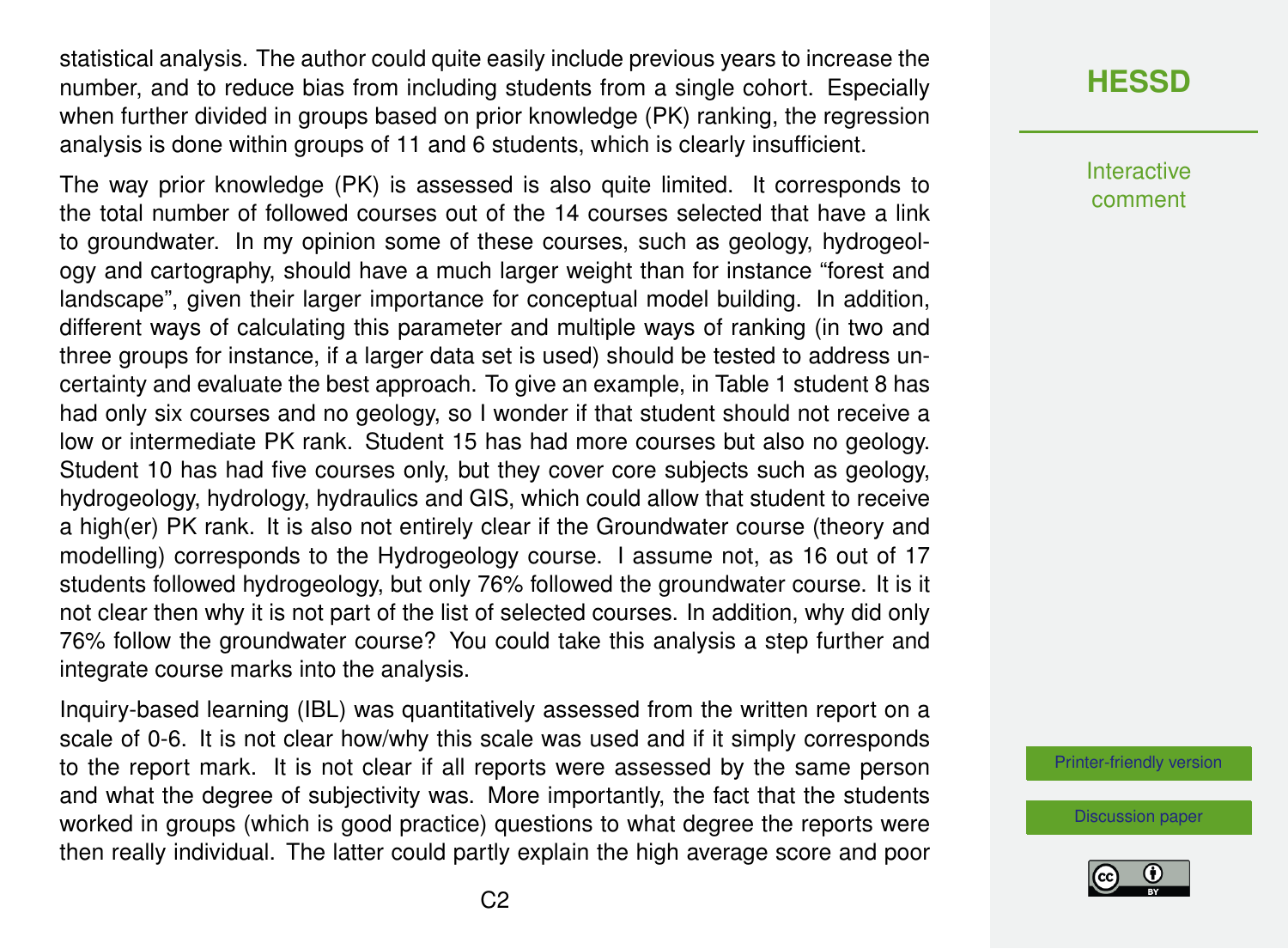correlation with PK. This would need to be addressed and discussed.

The way conceptual model expression (CME) was assessed is even less clear. Where/how did the students deliver the conceptual model representation? Did they do that indeed individually? How was it marked? How does the marking affect the results? This requires much more information, as the author considers this to be the identified "learning bottleneck": going from the split information to the integration of it.

To be able to further evaluate the identified "learning bottleneck" we also need to look at the fieldwork itself. The 5-day fieldwork described is indeed good for the students to increase their inquiry-based learning capabilities. However, fieldwork is done at the plot scale, and nothing is mentioned about its upscaling to the aquifer scale. This is odd, as conceptual hydrogeological models need to integrate the flow system concept, and include recharge, (intermediate) flow and discharge zones, which you are unable to find at the plot scale. Therefore, additional fieldwork or field excursions would be needed to help improve the understanding of conceptual model representation, which is not taken into account in the study.

I do not fully agree with the interpretation of the results in Table 4. The low coefficients of determination (which need to be added to the table) indeed indicate weak or no correlation, but the author then suggests this could be because the correlation is nonlinear. However, the groups of 11 and 6 students are just too small to be able to come to significant conclusions, even if  $p < 0.05$  (not clear in the table). In any case it is important to show the correlations in graphs, as visual inspection allows to understand the role of outliers on the correlation coefficient (or coefficient of determination).

It would further be important to see/discuss if support can be found for the statement that "when approached with a conceptual model, students may extract only those elements they consider relevant and incorporate them to their mental model, resulting in a mental model that differ from the conceptual model presented". This could be done by having students draw and explain conceptual models at different stages in



Interactive comment

[Printer-friendly version](https://www.hydrol-earth-syst-sci-discuss.net/hess-2020-206/hess-2020-206-RC1-print.pdf)